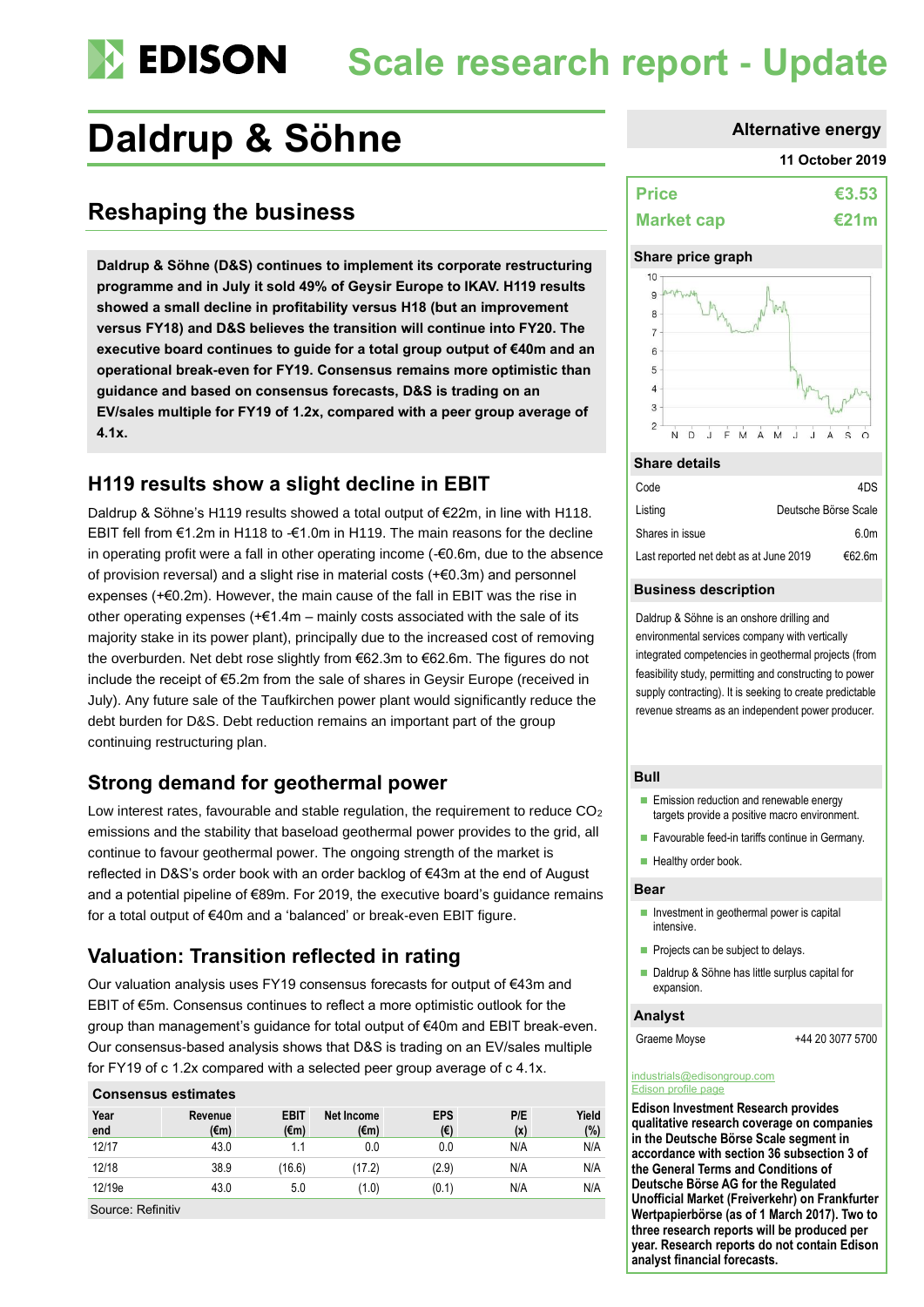

# **H119 results**

D&S's H119 results showed a total performance figure of €22m, in line with H118. Despite a comparable performance at the top line with H118, H119 group EBIT fell from €1.2m in H118 to -€1.0m. The main reasons for the decline in operating profit were a fall in other operating income (-€0.6m due to the absence of the provision reversal that benefitted H118), a slight rise in material costs (+€0.3m) and in personnel expenses (+€0.2m). However, the principal cause of the fall in EBIT was the rise in other operating expenses  $(+£1.4m)$ , largely due to the cost of removing the overburden.

| €m                        | H118   | H119   | Change (%) |  |  |  |
|---------------------------|--------|--------|------------|--|--|--|
| Sales                     | 17.1   | 9.7    | -43%       |  |  |  |
| Increase in WIP           | 4.9    | 12.3   | $+151%$    |  |  |  |
| Output                    | 22.0   | 22.0   | $0\%$      |  |  |  |
| <b>EBITDA</b>             | 3.1    | 0.8    | $-77%$     |  |  |  |
| <b>EBIT</b>               | 1.2    | (1.0)  | N/A        |  |  |  |
| Debt                      | (64.7) | (63.7) |            |  |  |  |
| Cash                      | 2.4    | 1.1    |            |  |  |  |
| Net debt                  | (62.3) | (62.6) |            |  |  |  |
| Cash flow:                |        |        |            |  |  |  |
| From operating activities | 35.9   | 3.0    | $-92%$     |  |  |  |
| From investing activities | (61.0) | (0.6)  | -99%       |  |  |  |
| From financing activities | 2.6    | (4.4)  | $-272%$    |  |  |  |
| Source: Daldrup & Söhne   |        |        |            |  |  |  |

### **Exhibit 1: H119 results versus H118 – key highlights**

Liabilities to banks reduced from €11.0m in H118 to €9.1m, although other liabilities (which should also be treated as debt) rose from €53.7m to €54.6m. Cash on hand declined by €1.3m from €2.4m to €1.1m. Despite a c €3m positive cash flow from operating activities, a significant outflow from financing activities of €4.35m (bond redemption), offset in part by an FX impact of +0.6m, led to the €1.3m decline in cash in hand (after FX adjustments). The overall total debt of the business declined slightly, from €64.7m to €63.7m, although net debt rose from €62.3m to €62.6m. The figures do not include the receipt of €5.2m from the sale of shares in Geysir Europe (received in July). Any future sale of the Taufkirchen power plant (currently under discussion) would significantly reduce the company's debt burden. We previously estimated that total liabilities associated with Landau and Taufkirchen to be in the region of €33m. Debt reduction remains an important part of the group restructuring plan.

### **Post period announcements**

Since the period end, Daldrup & Söhne has made two important announcements. In July it completed an important part of the ongoing group restructuring programme with the sale of shares (48.9%) in Geysir Europe and geox (1.0%) to the energy investor IKAV, receiving €5.2m in consideration. In August, D&S confirmed that Stephan Temming, who joined the group in July 2017, had been appointed CFO (with a mandate lasting until 30 July 2024). Mr Temming will be responsible for financial control, business development and investor relations.

**Exhibit 2: Post period-end announcements**

| <b>Date</b>             | Event                                                                                                  |
|-------------------------|--------------------------------------------------------------------------------------------------------|
| 19 July 2019            | Concludes contract with private equity investor IKAV for the sales of shares in Geysir Europe and geox |
| 23 August 2019          | Appointment of Stephan Temming as CFO                                                                  |
| Source: Daldrup & Söhne |                                                                                                        |

# **Continuity of strategy**

After failing to meet its group revenue target or forecast EBIT margins for 2018, Daldrup & Söhne announced a revised strategy for the business (in June 2019). In future, the group's focus will be on the drilling services business, but D&S will continue to invest in medium-sized power projects,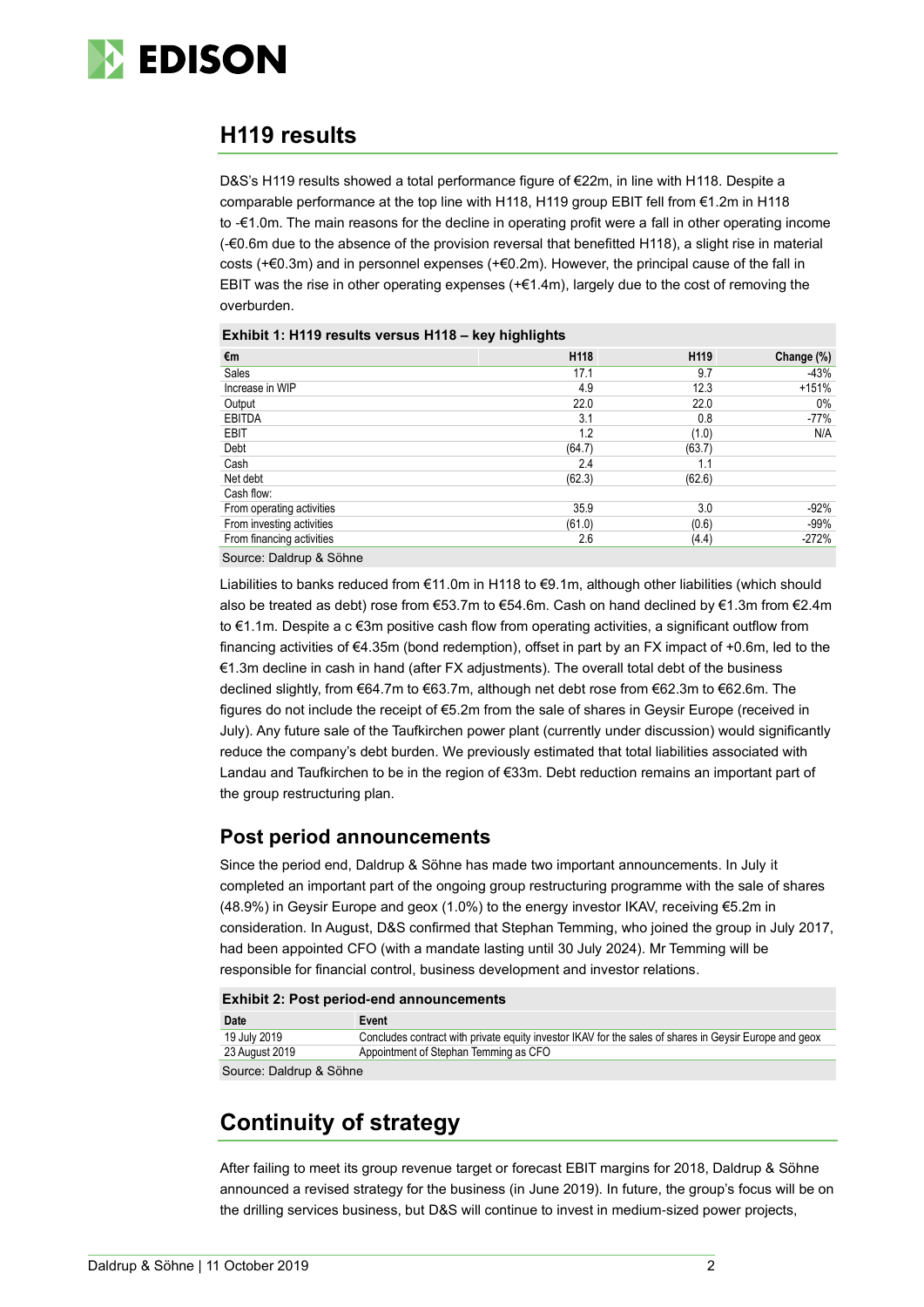

although it does not intend to take a majority position in any of its projects. In short, D&S will diversify its risk over a wider range of projects. While seeking to implement this new strategy D&S will also focus on tightening internal processes (order control, reporting tools) including stricter control and monitoring of the drilling projects. However, a significant amount of corporate restructuring will also be required and to this end, in July, as outlined above, D&S concluded its first contract with the energy investor IKAV, for the sale of shares in Geysir Europe. Discussions for the sale of the Taufkirchen power plant are continuing. It is expected that the restructuring measures will continue to affect the results for FY19 and FY20. D&S will seek to remain a pioneer in deep geothermal energy providing municipal and business consumers with access to this low carbon form of energy.

# **Outlook**

The macro business environment continues to appear favourable and D&S sees evidence of ongoing interest in geothermal power from both private and municipal customers and indeed it believes that there is an increasing level of interest in projects across Europe. Low interest rates, favourable and stable regulation, the requirement to reduce  $CO<sub>2</sub>$  emissions and the stability that baseload geothermal power provides to the grid, all continue to favour geothermal power.

The continuing strength of the market is reflected in D&S's order book with an order backlog of €43m as at the end of August and a potential pipeline of €89m. Although the latest figures represent a small decline on the €48m and €105m recorded at the end of May, they still reflect a robust outlook. The management board continues to expect 'satisfactory' results for FY19 and FY20 at the AG level (drilling services only) – total output of €39m and an EBIT margin of between 2% and 5%). For the group however, the implementation of the D&S group restructuring plan will continue to affect the results and the executive board sees FY19 and FY20 as years of transition (with ongoing talks regarding the potential sale of the Taufkirchen power plant). For 2019 specifically, the executive board is guiding to total output of €40m and a 'balanced', or break-even, EBIT figure.

# **Valuation**

Daldrup & Söhne continues to trade at around €4/share (up from the lows of €2.65/share reached in August). Our valuation analysis uses FY19 consensus forecasts for revenues of €43m and EBIT of €5m. Consensus continues to reflect a more optimistic outlook for the group than the management board's guidance of total performance of €40m and EBIT break-even. Based on consensus forecasts D&S is trading on an EV/sales multiple for FY19e of c 1.2x compared with a selected peer group average of c 4.1x.

#### **Exhibit 3: Comparable valuation analysis**

|                                      |         | EV/sales (x) |       | EV/EBIT(x) |         |
|--------------------------------------|---------|--------------|-------|------------|---------|
|                                      |         | 2019e        | 2020e | 2019e      | 2020e   |
| Daldrup & Söhne                      | 4DS.DE  | 1.2          | 1.1   | 10.5       | 8.8     |
| Awilco Drilling                      | AWDR.OL | 3.1          | 2.6   | $-9.7$     | $-19.6$ |
| SD Standard drilling                 | SDSD.OL | 2.5          | 2.2   | 9.9        | 6.0     |
| Northern Drilling                    | NODL.OL | 15.1         | 3.5   | $-45.9$    | 15.2    |
| Nabors Industries                    | NBR.BE  | 1.4          | 1.3   | $-337.0$   | 27.3    |
| Transocean                           | RIG.BE  | 3.6          | 3.3   | 113.4      | 39.8    |
| Odfiell Drilling                     | ODL.NO  | 1.6          | 1.4   | 31.5       | 13.6    |
| Energiekontor                        |         | 3.5          | 1.5   | 16.4       | 9.0     |
| Good Energy                          | GOOD.LN | 0.6          | 0.5   | 11.3       | 10.3    |
| Ormat Technology                     | ORA.US  | 6.0          | 5.5   | 20.9       | 17.1    |
| Median (excluding D&S and negatives) |         | 4.1          | 2.4   | 33.9       | 17.4    |

Source: Refinitiv. Note: Prices as at 3 October 2019.